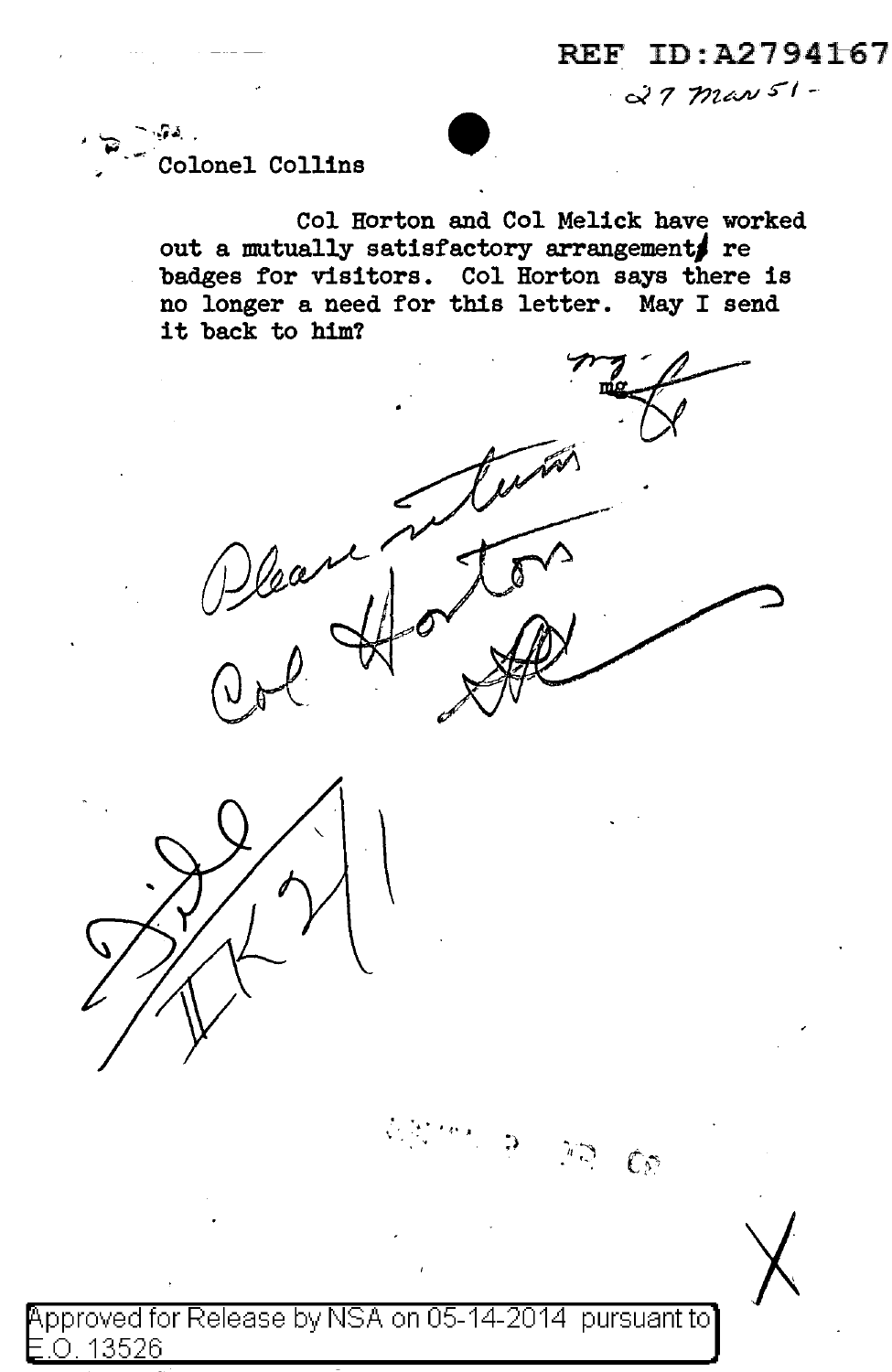## REF ID:A2794167

file

OOA

, .. \

Authorization for AFSA-123 to Admit Visitors to NSS.

•

1. Among the functions of AFSA-123 is the responsibility for arranging for entrance to the Naval Security Station of foreign visitors, and U. S. personnel representing any of the member agencies of USCIB, who may have occasion to visit this station for the purpose of individual or group conferences on matters relating to COMINT.

2. During the period of conferences with British personnel{September-November, 1950)AFSA-123 was provided with a number of "CONFERENCE" badges which could be issued to visitors upon the determinaticn of AFSA- 123 · that such visitors were properly cleared and indoctrinated, and had valid reason to be present on the station. In January, however, it was directed that all "CONFERENCE" badges be returned to AFSA-16, in that the admittance of visitors to the station was the responsibility of that Division alone.

3. The.responsibility and authority of AFSA\_l6 in this matter is not questioned. In the interest of simplicity and expediency, however, it is  $re<sub>q</sub>$ uested that consideration be given to returning to the procedure previously employed. Experience since the return of the "CONFERENCE" badges has proved that the normal procedure, when used with any degree of regularity is cumbersome, and frequently results in delays for visitors at the gate-house. These delays are embarrassing to the visitor and to the Agency as well.

4. Accordingly, it is believed that responsibility  $f_0r$  the admittance  $_0$ f visitors to this Station, when their presence here is concerned only with matters relating to COMINT under the cognizance of  $\sim$